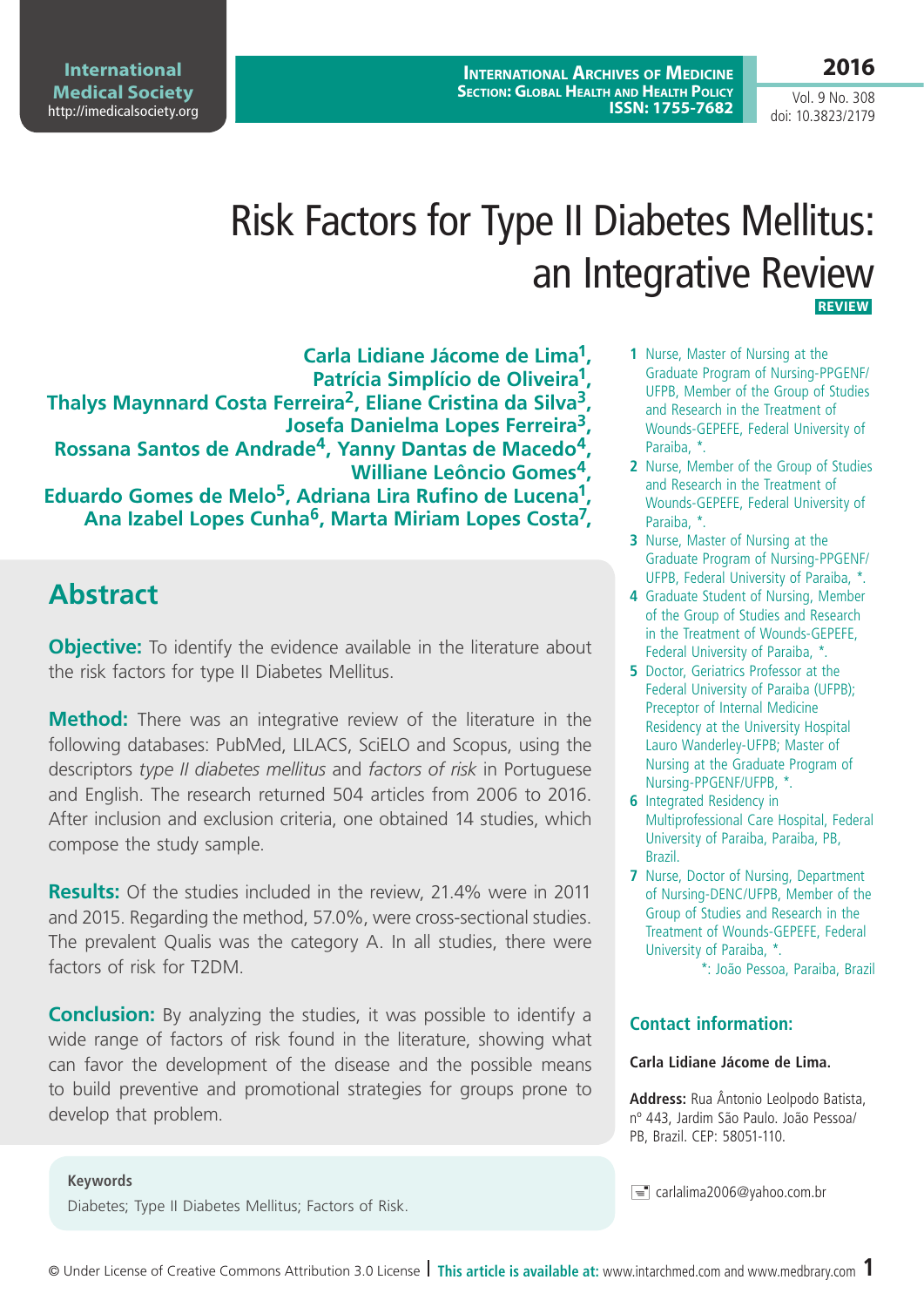**International Archives of Medicine Section: Global Health and Health Policy ISSN: 1755-7682**

Vol. 9 No. 308 doi: 10.3823/2179

# **Introduction**

Over the years, due to the accelerated globalization, urbanization and population growth, there have been several changes in the lifestyle of people in society. Stress, consumerism, alcohol, smoking, sedentary lifestyle, excessive calorie diet and lack of physical activity in their lives are some of the possible factors that can trigger diseases, including diabetes mellitus (DM).

The Brazilian Society of Diabetes describes the DM as a syndrome of multiple etiology of metabolic disorders caused by the lack and/or deficiency of insulin, which causes a chronic condition that requires the person affected by DM continuous change in both the lifestyle as adapting the disease [1].

According to the International Diabetes Federation, in 2015, there were in the world 415 million adults affected by the problem, and, in 2040, there shall be 642 million people with diabetes. In addition, there are projections that one in two adults have undiagnosed diabetes, representing high risk of developing complications with higher costs, since the disease has an economic burden of US\$ 673 billion in investments in health, corresponding to 12% of the total invested in health in the world. The DM also carries high mortality rates, with estimates that every six seconds a person dies from diabetes [2].

In accordance with the 2015-2016 Brazilian Guidelines for Diabetes, in 2014, 11.9 million people, aged from 20 to 79 years, were affected by DM, and estimates suggest that by 2035, this number may rise to 19.2 million [1].

Based on the ADA and the World Health Organization, the Ministry of Health classifies Diabetes Mellitus in types: I. Destruction of beta cells that produce insulin due to an error in the immune system and II. There is a defect in the secretion of insulin associated with a resistance to the substance, predominating in 90% of cases of diabetes. The gestational diabetes, not fully understood, can occur due to hyperglycemia, firstly diagnosed during pregnancy, and may disappear, or not, after delivery. There are other types characterized by genetic defects associated by disease or drugs [1].

The development of type II Diabetes Mellitus (T2DM) relates to the predominance of genetic factors associated with inappropriate lifestyle standard [3], with a prevalence of 90% to 95% of cases [1]*.*

Obesity, physical inactivity, hypertension, hyperlipidemia, gestational diabetes history, increasing age, differences in ethnic groups and hereditary factors are factors of risk that can contribute to the development of type II diabetes mellitus [4].

Therefore, knowing the factors of risk that predispose to the development of T2DM is important to health professionals. That knowledge enables professionals who work in Basic Health Units identifying the user predisposed to develop T2DM, and reducing the possibility of the disease onset.

In Brazil, the healthcare professional from primary care is more likely to identify risk factors for DM, once their activities are performed in the first level of health assistance, promoting a longitudinal care [5].

Primary Healthcare is characterized by a set of individual and collective health actions comprehending health promotion and prevention of diseases, diagnosis and treatment that provides holistic and longitudinal care, by means of qualified multiprofessional teams acting in basic healthcare facilities [5].

The Basic Health Units (BHU) consist of a multidisciplinary team, composed by: doctor, nurse, dentist, Community Health Agents and other professionals. They use methodologies and tools for organizing the work process, such as receptiveness, spontaneous demand, and consultation of risk groups for chronic diseases, comprehensive care and home visits in order to meet the health needs of the population [6]. The nurse, as a member of that team, uses, as the main strategy, the nursing consultation, being important for health education [7].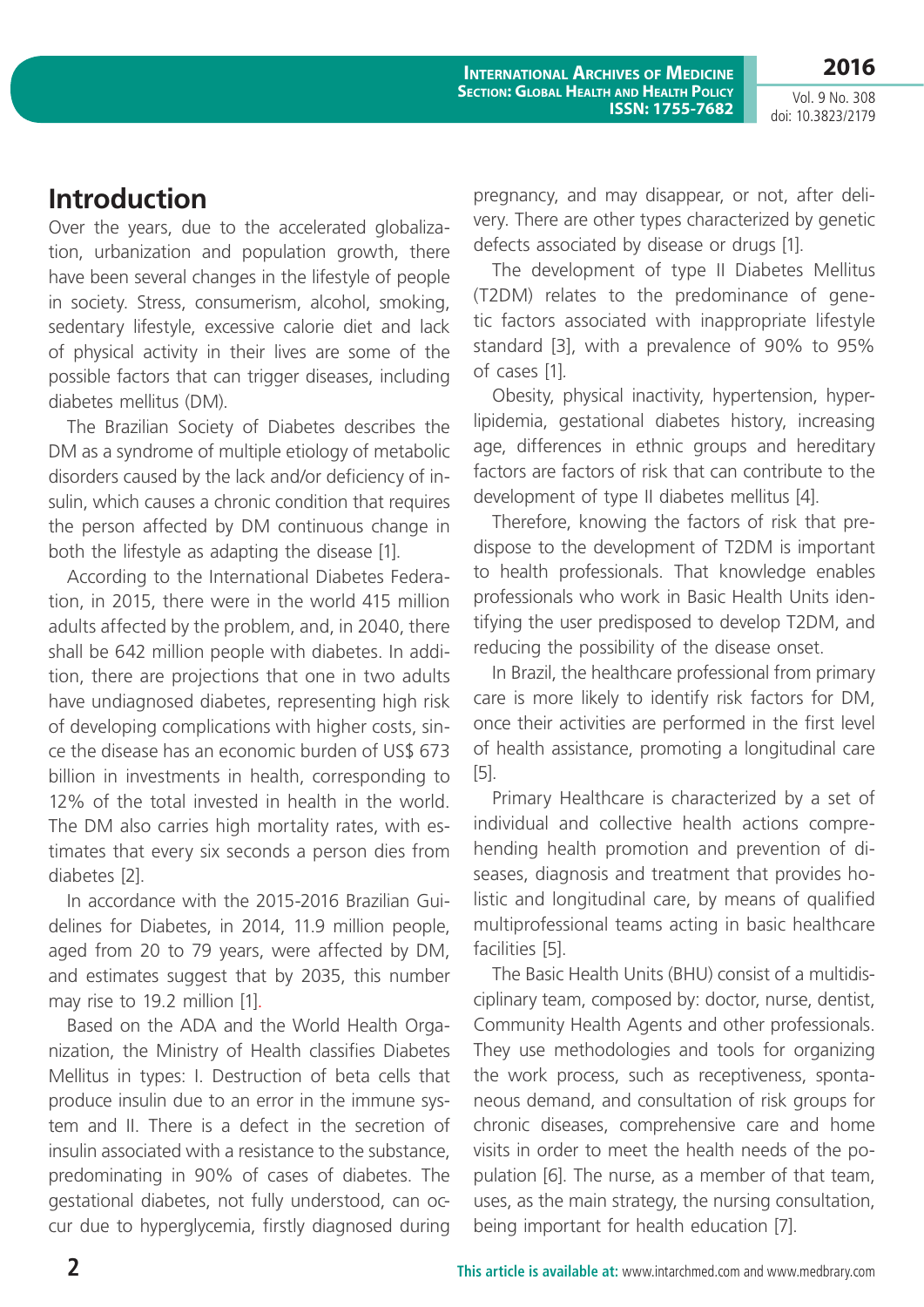Vol. 9 No. 308 doi: 10.3823/2179

**2016**

**International Archives of Medicine Section: Global Health and Health Policy ISSN: 1755-7682**

Given the need to advance in the knowledge about factors of risk for type II diabetes mellitus, the following leading question emerged: What are the factors of risk that may contribute to the development of type II diabetes mellitus published in national and international studies? Thus, the objective of this study was to identify the evidence available in the literature on the factors of risk for type II diabetes mellitus.

The justification of interests in this integrative review is the progressive increase in T2DM cases in the world, and the social impact of that disease, compromising the quality of life. The consequence of that disease results in increased demand in health services, causing high rates of visits, hospital admissions, periodic exams and availability of medication for frequent and continuous use. Considering that, prevention, treatment and control of diabetes are difficult, because they require constant care, often neglected by the health team, family or even by the own person affected by T2DM.

# **Material and Method**

This is an integrative review, a type of study that examines the scientific literature with the intention to integrate and promote knowledge about a particular subject [8].

Its development occurred from May to July 2016 in the following databases: Scientific Electronic Library Online (SciELO), Latin American and Caribbean Health Sciences (LILACS), US National Library of Medicine National Institutes of Health Medical Online (PUB-MED) and Scopus. The search of the journals at the mentioned databases was performed using the terminology in health found in Descriptors in Health Sciences (DeCS).

Thus, DeCS identified the terms "Diabetes Mellitus Tipo 2" or "Type 2 Diabetes Mellitus" and "Fator de risco" or "Risk factor". Those descriptors, combined with the Boolean operator "and", were used, conditioning their presentation in the title of

the work in order to refine the studies that addressed only the selected theme. After searching in the databases there was conducted the reading of the titles and abstracts to identify whether they contemplated the objective of the review. Given the relevance of the study, the next step was to verify if the text was fully available. There was exclusion of studies that had text and abstract with relevant theme, but were not complete. Thus, it was possible to identify 504 publications.

In order to select the sample, the studies had to meet the following inclusion criteria: publications in the form of article or review with full text, having as theme the factor of risk for type II Diabetes Mellitus,

**Figure 1:** Summary of the data extraction process. João Pessoa, Paraiba, Brazil, 2006-2016. **14 selected publications** 23 selected publications 09 publications repeated in the databases LILACS: 32 studies found, 09 excluded by the chosen period, 18 did not meet the review guiding question, 05 included; PUBMED: 60 studies found, 16 excluded by the chosen period, 39 did not meet the review guiding question, 05 were not fully available; none included; SCIELO: 20 studies found, 04 excluded by the chosen period, 07 did not meet the review guiding question, 02 were not fully available, 07 included; SCOPUS: 392 studies found, 101 excluded by the chosen period, 35 were not in English, Spanish or Portuguese, 231 did not meet the review guiding question, 14 were not fully available, 11 included **504 publications**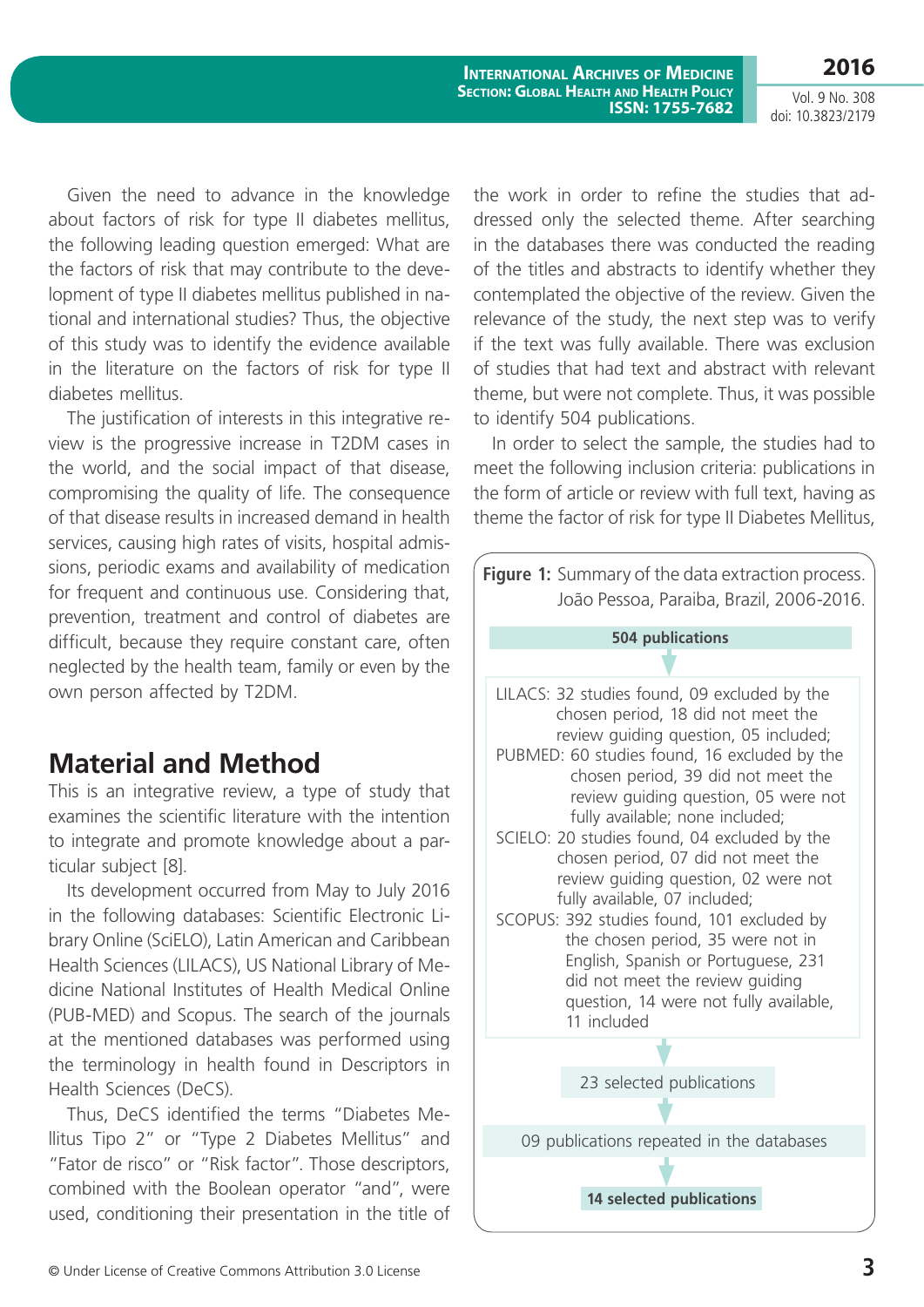Vol. 9 No. 308 doi: 10.3823/2179

published in the period from 2006 to 2016, available in Portuguese, Spanish and English. There was exclusion of dissertations, theses and books. Thus, the exclusion of 295 studies do not contemplate the guiding question of review; 09, for being repeated in selected bases; 21 that were not fully available; 130 did not belong to the selected time limit; 35 for not being in Portuguese, English or Spanish. Thus, the study sample consisted of 14 items, as shown in **Figure 1**.

Therefore, the final sample consisted of 14 articles for the review analysis. Among them, six were in English, two, in Spanish, and six, in Portuguese. It is noteworthy that the commitment to the ethical aspects constitutes the citation of the analyzed authors.

In order to extract the main data, there was preparation of an instrument that had information on Journal/Year/Authors, Journal title, Objectives, Study/Qualis Design, Factor of risk and Conclusion. The results and analyzes are presented below.

# **Results**

The study sample consisted of 14 publications that contemplated the factors of risk for type II diabetes mellitus within the prescribed period. Among them, 2015 and 2010 had three (21.4%) publications each, representing the highest percentage of the review, 2008, 2013 and 2014, two (14.2%), and 2011 and 2016, one (7.3%). In 2006, 2007, 2009 and 2012,

there were no publications that met the criteria inclusion in this study.

Regarding the type of study, cross-sectional studies prevailed, with eight (57%) publications. Regarding Qualis, most of them belonged to category A, with seven [50%); six (42.8%) studies of the review had no Qualis and one (7.2%) belonged to Qualis B. Regarding the target population of each review article, **Table 1** shows the results.

**Table 2** shows the results of the synthesis of the articles selected for the integrative review.

**Table 1.** Distribution of the population found in the scientific production, by articles and databases. João Pessoa, Paraiba, Brazil, 2006- 2016.

| <b>Population of the</b><br><b>Study</b>                                | <b>Quantity of</b><br><b>Articles</b> | <b>Databases</b>       |  |  |
|-------------------------------------------------------------------------|---------------------------------------|------------------------|--|--|
| Children                                                                | 02                                    | LILACS, SCIELO, Scopus |  |  |
| Adolescents                                                             | 01                                    | SCIELO, Scopus         |  |  |
| University students                                                     | 0 <sup>2</sup>                        | LILACS, SCIELO, Scopus |  |  |
| Nursing workers                                                         | 02                                    | LILACS, SCIELO, Scopus |  |  |
| Outpatients                                                             | 01                                    | Scopus                 |  |  |
| Users of the FHS*                                                       | 01                                    | SCIELO, Scopus         |  |  |
| Employees of a<br>metal products<br>factory                             | 01                                    | Scopus                 |  |  |
| Adults                                                                  | 04                                    | LILACS, SCIELO, Scopus |  |  |
| Source: LILACS, SCIELO, SCOPUS, 2006-2016.<br>*: Family Health Strategy |                                       |                        |  |  |

**Table 2.** Synthesis of the articles selected for the integrative review. João Pessoa, Brazil, Paraiba, 2006-2016.

| Journal/Year/<br><b>Authors</b>                                                                                                                                       | <b>Title of the</b><br>journal                                                            | <b>Objectives</b>                                                                                              | <b>Study design/</b><br><b>Qualis</b> | <b>Risk factors for</b><br>DM <sub>2</sub>             | <b>Conclusion</b>                                                                                                                                          |
|-----------------------------------------------------------------------------------------------------------------------------------------------------------------------|-------------------------------------------------------------------------------------------|----------------------------------------------------------------------------------------------------------------|---------------------------------------|--------------------------------------------------------|------------------------------------------------------------------------------------------------------------------------------------------------------------|
| Cuban Journal of<br>Endocrinology/<br>2016/Yadicelis<br>Llorente Columbié,<br>Pedro Enrique<br>Miguel-Soca,<br>Daimaris Rivas<br>Vázquez, Yanexy<br>Borrego Chi [36]. | Risk factors<br>associated with<br>the coming of<br>Diabetes mellitus<br>type 2 in adults | To determine<br>the risk factors<br>associated with<br>the coming of<br>Diabetes mellitus<br>type 2 in adults. | Case control/<br>Without qualis       | Family history of<br>Diabetes/Obesity/<br>Hypertension | The knowledge<br>about the risk factors<br>in patients at high<br>risk is the first step<br>in the design and<br>implementation of<br>preventive measures. |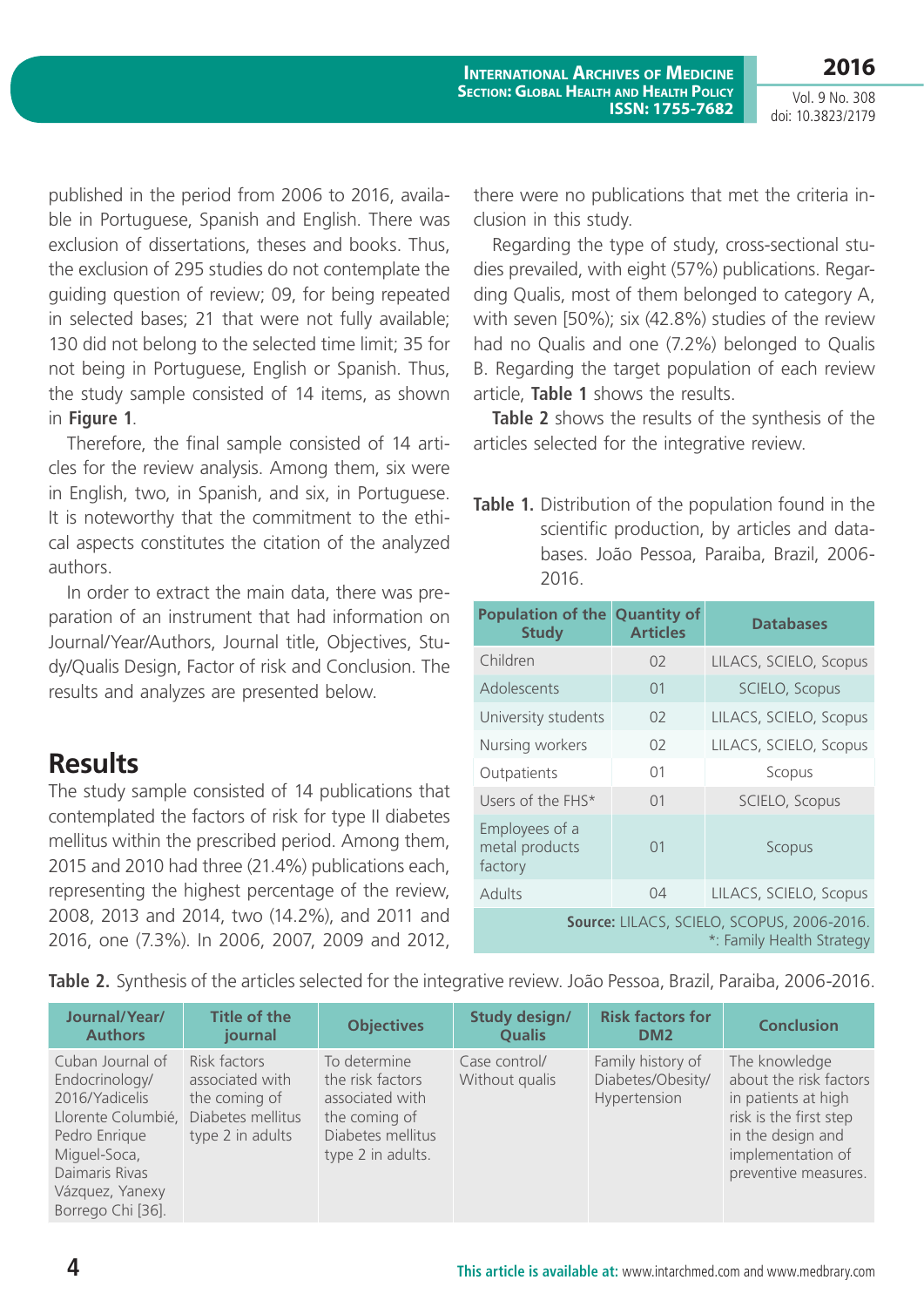**International Archives of Medicine Section: Global Health and Health Policy ISSN: 1755-7682**

Vol. 9 No. 308 doi: 10.3823/2179

| <b>Journal/Year/ Authors</b>                                                                                                                                                                                                 | <b>Title of the journal</b>                                                                                                      | <b>Objectives</b>                                                                                                                                                                                                                                                                                                                                                                                 | <b>Study design/</b><br><b>Qualis</b> | <b>Risk factors for DM2</b>                                                                                                              | <b>Conclusion</b>                                                                                                                                                                      |
|------------------------------------------------------------------------------------------------------------------------------------------------------------------------------------------------------------------------------|----------------------------------------------------------------------------------------------------------------------------------|---------------------------------------------------------------------------------------------------------------------------------------------------------------------------------------------------------------------------------------------------------------------------------------------------------------------------------------------------------------------------------------------------|---------------------------------------|------------------------------------------------------------------------------------------------------------------------------------------|----------------------------------------------------------------------------------------------------------------------------------------------------------------------------------------|
| Asia-Pacific Journal of Public<br>Health/2015/ChungT. Nguyen, Ngoc<br>Minh Pham, Andy H. Lee, and Colin<br>W. Binns [35].                                                                                                    | Prevalence and risk<br>factors for Diabetes<br>Mellitus type 2 in<br>Vietnam: a systematic<br>review                             | To examine the prevalence of DM2<br>and to identify the risk factors<br>among adults in Vietnam                                                                                                                                                                                                                                                                                                   | Systematic review/<br>Without qualis  | Advanced age, urban<br>residence, high levels of<br>body and abdominal fat,<br>sedentary lifestyle, genetic<br>factors and hypertension. | A fast increase in the<br>prevalence of DM2 in<br>Vietnam suggests that the<br>extra effort is needed to<br>prevent and control this<br>disease                                        |
| The Nursing Clinics of<br>América/2015/Michele Montgomery,<br>Paige Johnson, Patrick Ewell [12].                                                                                                                             | The Presence of Risk<br>Factors for Type 2<br>Diabetes mellitus in<br>Underserved Preschool<br>Children                          | To determine the presence of<br>selected risk factors for the<br>development of the DM2 (high-risk<br>racial/ethnic group, obesity, high<br>blood pressure, the occasional high<br>blood glucose, total cholesterol,<br>and the presence of Acanthosis<br>nigricans) in preschool children from<br>low-income families in Tuscaloosa,<br>Alabama, with or without a family<br>history of diabetes | Cross-sectional/<br>A1                | Family history of diabetes<br>mellitus, high body mass<br>index, and high blood<br>pressure.                                             | This study allowed the<br>identification of the<br>importance of early<br>screening for diabetes in<br>low-income children and<br>preschool age.                                       |
| Diabetes Research and Clinical<br>Practice/2015/Din Ding, Shanley<br>Chong, Bin Jalaludin, Elizabeth<br>Comino, Adrian E. Bauman [33].                                                                                       | Risk factors of incident<br>type 2 Diabetes<br>mellitus over a 3-year<br>follow-up: Results<br>from a large Australian<br>sample | To describe the incidence of DM2<br>among middle-aged and older<br>adults.                                                                                                                                                                                                                                                                                                                        | Cross-sectional /A2                   | Gender, advanced<br>age, hypertension,<br>dyslipidemia, family<br>history of DM2,<br>overweight and obesity                              | The risk factors for DM2<br>incident can facilitate the<br>identification of populations<br>at risk and thus, develop<br>preventive strategies to<br>fight the epidemic of<br>diabetes |
| Acta Biochemical Clinics Latin-<br>american/2014/Mónica Natalia<br>Lovera, María Susana Castillo<br>Rascón, Cristina Malarczuk, Carlos<br>Castro Olivera, Graciela Alicia<br>Bonneau, Blanca Haydee Ceballos,<br>et al. [23] | Incidence of type 2<br>Diabetes mellitus and<br>associated risk factors<br>in a cohort study with<br>health workers              | To measure the incidence and<br>associated risk factors in a cohort<br>study with hospital workers in the<br>city of Posadas, Misiones, since<br>2001 until 2012                                                                                                                                                                                                                                  | Cohort/<br>Without qualis             | Age, metabolic syndrome,<br>obesity                                                                                                      | These findings serve as a<br>support for public health<br>authorities to implement a<br>program of prevention of<br>DM2 in this sector                                                 |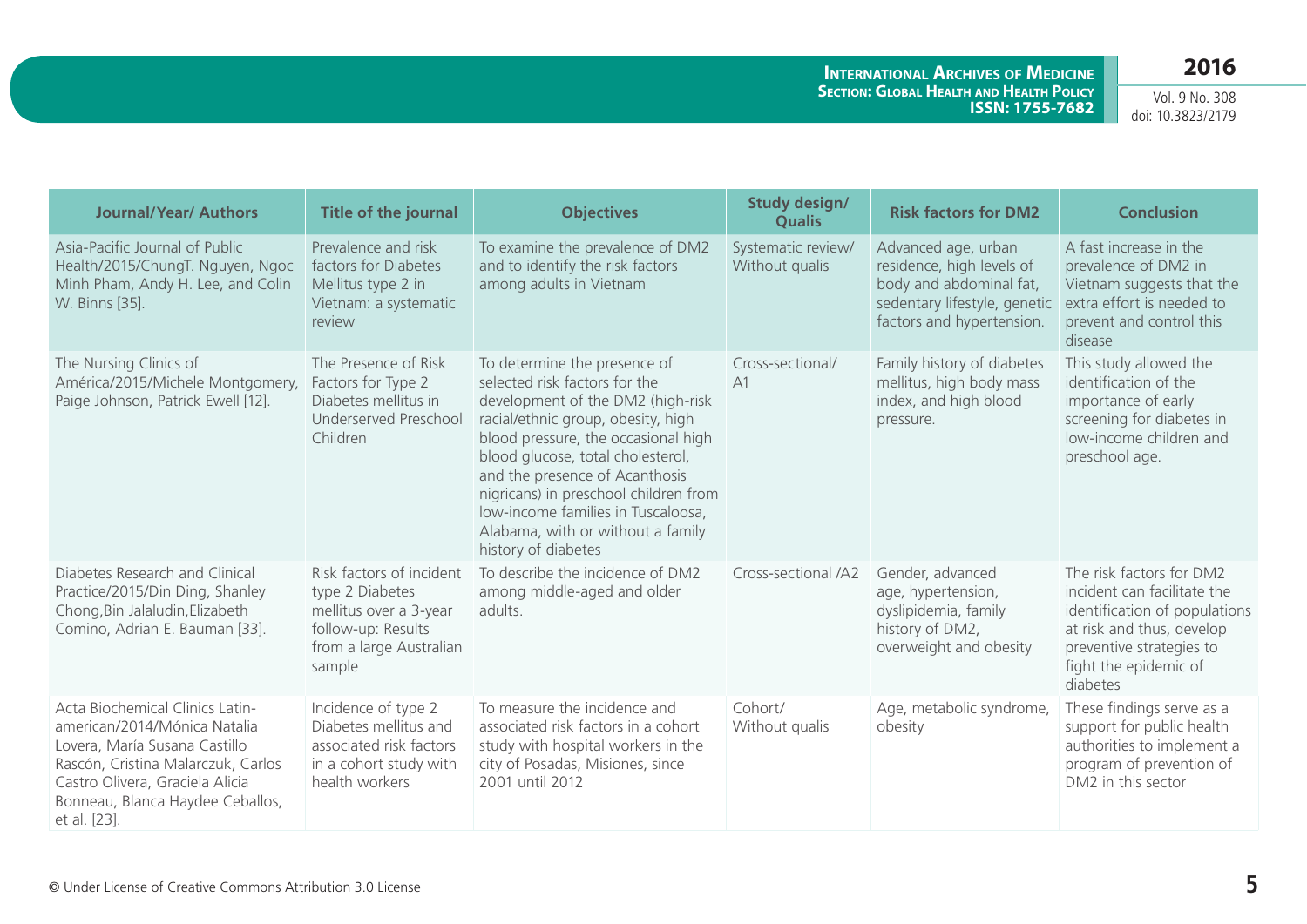**International Archives of Medicine Section: Global Health and Health Policy ISSN: 1755-7682**

Vol. 9 No. 308 doi: 10.3823/2179

| <b>Journal/Year/ Authors</b>                                                                                                                                                                                                                        | Title of the journal                                                                                                                                             | <b>Objectives</b>                                                                                                                                                                             | <b>Study design/</b><br><b>Qualis</b> | <b>Risk factors for DM2</b>                                                                                      | <b>Conclusion</b>                                                                                                                                                                            |
|-----------------------------------------------------------------------------------------------------------------------------------------------------------------------------------------------------------------------------------------------------|------------------------------------------------------------------------------------------------------------------------------------------------------------------|-----------------------------------------------------------------------------------------------------------------------------------------------------------------------------------------------|---------------------------------------|------------------------------------------------------------------------------------------------------------------|----------------------------------------------------------------------------------------------------------------------------------------------------------------------------------------------|
| Latin-American Nursing Journal<br>/2014/Adman Câmara Soares Lima,<br>Márcio Flávio Moura Araújo, Roberto<br>Wagner Júnior Freire de Freitas,<br>Maria Lúcia Zanetti, Paulo César<br>de Almeida, Marta Maria Coelho<br>Damasceno [18].               | Risk factors for<br>Diabetes mellitus<br>type 2 in university<br>students: Association<br>variables                                                              | To identify the modifiable risk<br>factors for diabetes mellitus<br>type 2 in university students and<br>associate these factors with the<br>with sociodemographic sociodemographic variables | Cross-sectional /<br>A1               | Sedentarism followed<br>by overweight, central<br>obesity, fasting plasma<br>glucose and high blood<br>pressure  | Different risk factors were<br>present in the population<br>investigated, especially the<br>sedentary and overweight.                                                                        |
| Journal of Diabetes<br>Investigation/2013/ Masaru Sakurai,<br>Koshi Nakamura, Katsuyuki<br>Miura, Toshinari Takamura, Katsushi<br>Yoshita, Satoshi Sasaki, et al. [32].                                                                             | Family history of<br>diabetes, lifestyle<br>factors, and the 7-year<br>incident risk for type<br>2 Diabetes mellitus in<br>middle-aged Japanese<br>men and women | To investigate the association<br>between family history of diabetes<br>and the risk of incidence of DM2                                                                                      | Cohort /<br>Without qualis            | Family history of DM                                                                                             | Family history of diabetes<br>was associated with the<br>risk of diabetes, and<br>these associations were<br>independent from other risk<br>factors.                                         |
| Acta Paulista of Nursing/2013/<br>Niciane Bandeira Pessoa Marinho,<br>Hérica Cristina Alves de Vasconcelos,<br>Ana Maria Parente Garcia Alencar,<br>Paulo César de Almeida, Marta<br>Maria Coelho Damasceno [4]                                     | Risk for DM2 and<br>associated factors                                                                                                                           | To assess the risk for type 2<br>Diabetes mellitus and its association<br>with clinical and socio-demographic<br>variables.                                                                   | Cross-sectional/<br>A2                | Sedentary lifestyle, BMI,<br>waist circumference<br>increased, gender, age<br>and family history of<br>diabetes. | There was a significant<br>association between the<br>risk to develop Diabetes<br>mellitus type 2 and the<br>clinical variables of the<br>study                                              |
| Latin-American Nursing Journal<br>/2011/Vitória de Cássia Félix de<br>Almeida, Maria Lúcia Zanetti, Paulo<br>César de Almeida, Marta Maria<br>Coelho Damasceno [24].                                                                                | Occupation and risk<br>factors for type 2<br>diabetes: Study with<br>nursing workers                                                                             | To analyze the interrelationship<br>between occupation and prevalence<br>of risk factors for type 2 diabetes                                                                                  | Cross-sectional /<br>A1               | Abdominal obesity, waist/<br>hip, sedentary lifestyle                                                            | Nursing workers presented<br>a higher risk to develop<br>diabetes mellitus than other<br>health professionals                                                                                |
| Latin-American Nursing Journal<br>/2010/Suyanne Freire de Macêdo,<br>Márcio Flávio Moura de Araújo,<br>Niciane Pessoa Bandeira Marinho,<br>Adman Câmara Soares Lima,<br>Roberto Wagner Freire de Freitas,<br>Marta Maria Coelho Damasceno<br>$[13]$ | Risk factors for<br>diabetes mellitus type<br>2 in children                                                                                                      | To identify the risk factors for type 2<br>diabetes mellitus in a population of<br>public school children in Fortaleza,<br>CE, Brazil                                                         | Cross-sectional /<br>A1               | Body mass index, blood<br>pressure, capillary blood<br>glucose and waist<br>circumference.                       | Nursing can act in schools<br>through health education,<br>encouraging the adoption<br>of healthy lifestyle habits<br>and in identifying children<br>at risk for type 2 diabetes<br>mellitus |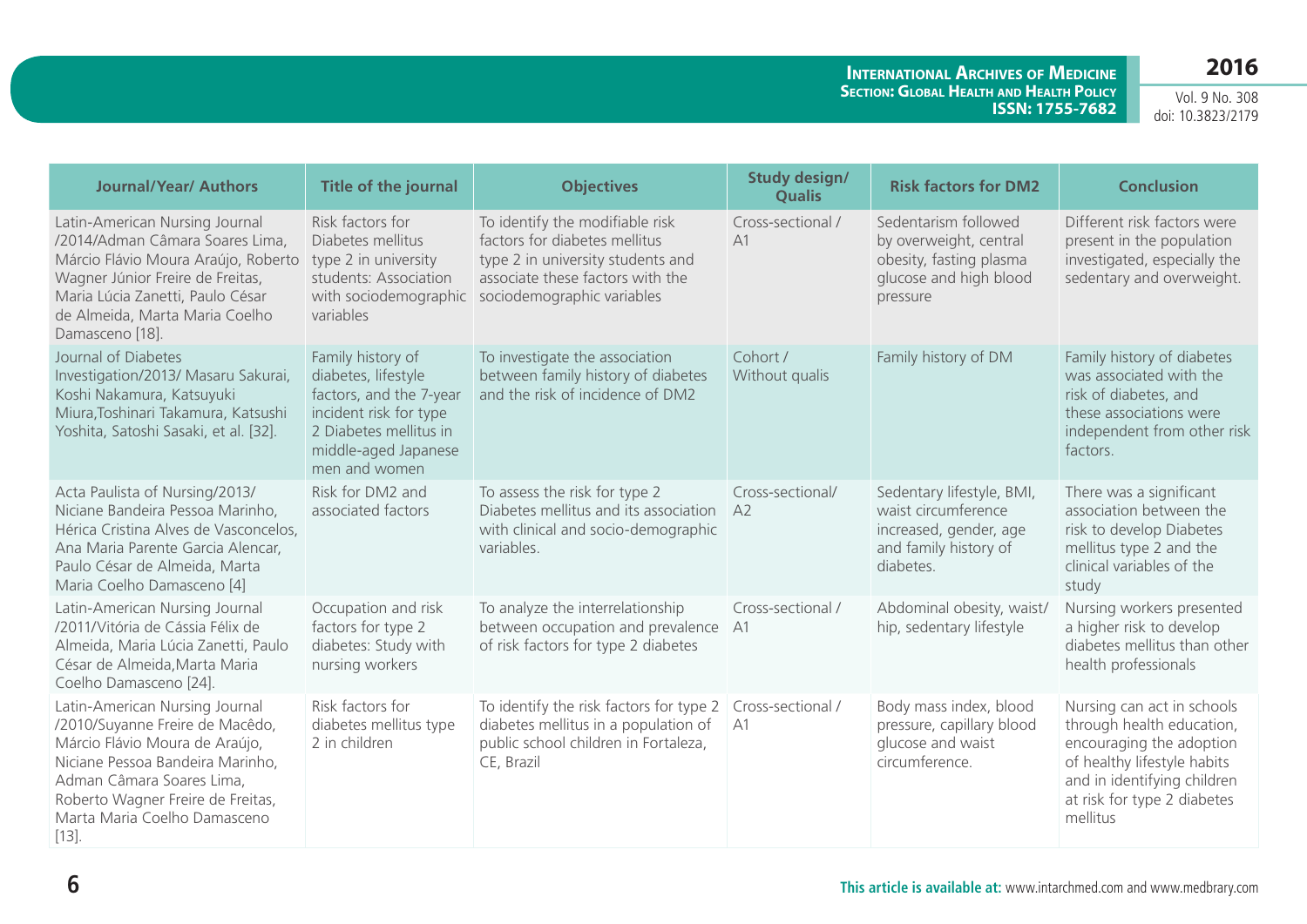**International Archives of Medicine Section: Global Health and Health Policy ISSN: 1755-7682**

Vol. 9 No. 308 doi: 10.3823/2179

| <b>Journal/Year/ Authors</b>                                                                                                                                                                                                                 | <b>Title of the</b><br>journal                                                                                             | <b>Objectives</b>                                                                                                                       | <b>Study design/</b><br><b>Qualis</b> | <b>Risk factors for</b><br>DM <sub>2</sub>                                                                                              | <b>Conclusion</b>                                                                                                                                                                                           |
|----------------------------------------------------------------------------------------------------------------------------------------------------------------------------------------------------------------------------------------------|----------------------------------------------------------------------------------------------------------------------------|-----------------------------------------------------------------------------------------------------------------------------------------|---------------------------------------|-----------------------------------------------------------------------------------------------------------------------------------------|-------------------------------------------------------------------------------------------------------------------------------------------------------------------------------------------------------------|
| <b>USP Nursing School</b><br>Journal/2010/Hérica<br>Cristina Alves de<br>Vasconcelos, Márcio<br>Flávio Moura de<br>Araújo, Marta Maria<br>Coelho Damasceno,<br>Paulo César de<br>Almeida, Roberto<br>Wagner Júnior Freire de<br>Freitas [16] | Risk factors for<br>type 2 diabetes<br>mellitus among<br>teenagers                                                         | To identify risk<br>factors for DM2<br>in a population<br>of adolescents in<br>private schools<br>from Fortaleza                        | Cross-<br>sectional /<br>A1           | High blood<br>pressure, excess<br>weight, high<br>blood glucose<br>capillary,<br>sedentary lifestyle,<br>family background<br><b>DM</b> | Most of the risk<br>factors for DM 2<br>identified in this<br>study are modifiable,<br>so amenable<br>to preventive<br>interventions in the<br>school context                                               |
| Afr J Prm Health<br>Care FamMed/2010/<br>Masemiano P. Chege<br>$[22]$ .                                                                                                                                                                      | Risk factors<br>for type 2<br>diabetes mellitus<br>among patients<br>attending a rural<br>Kenyan hospital                  | To describe the<br>risk factors for<br>type 2 diabetes<br>mellitus among<br>patients seen in<br>clinics in a rural<br>hospital in Kenya | Case-control/<br>Without qualis       | Advanced age,<br>history of kinship<br>in the family of<br>DM, abdominal<br>obesity, hunger<br>and malnutrition<br>in childhood.        | The risk factors for<br>diabetes mellitus<br>type 2 described<br>in this rural<br>population include<br>the advancement of<br>age, diabetes in a<br>relation of the first<br>degree and central<br>obesity. |
| Anna Nery<br>School/2008/ Rosa<br>Maria Fernandes<br>Vilarinho, Márcia Tereza<br>Luz Lisboa, Priscila<br>Katzer Thiré, Priscila<br>Vieira França [19]                                                                                        | Prevalence<br>of nature<br>modifiable risk<br>factors for the<br>occurrence of<br>type 2 diabetes<br>mellitus              | To investigate the<br>risk factors for<br>type II diabetes<br>mellitus in nursing<br>college students                                   | Cross-<br>sectional/<br><b>B1</b>     | Family history of<br>DM, hypertension,<br>sedentarism,<br>overweight,<br>obesity.                                                       | The data collected<br>point to the need<br>for investments in<br>health promotion<br>and preventive<br>measures within the<br>training unit.                                                                |
| European Journal<br>of Internal<br>Medicine/2008/<br>Thomas Almdal,<br>Henrik Scharling, Jan<br>Skov Jensen, Henrik<br>Vestergaar [34].                                                                                                      | Higher<br>prevalence of<br>risk factors for<br>type 2 diabetes<br>mellitus and<br>subsequent<br>higher incidence<br>in men | To investigate<br>the risk factors<br>and the incidence<br>of type 2 DM<br>in the European<br>population.                               | Cohort/<br>Without qualis             | High triglyceride,<br>high BMI,<br>hypertension,<br>gender                                                                              | Indicates that men<br>have a higher risk of<br>developing type 2<br>DM than women.                                                                                                                          |

# **Discussion**

The Ministry of Health uses, in the screening of asymptomatic adults for type II diabetes mellitus, the following factors of risk: age>45 years, overweight (Body Mass Index BMI>25), central obesity (waist circumference>102cm for men and >88 cm for women measured at the height of the iliac crests), family history [mother or father] of diabetes, high blood pressure (>140/90mmHg), HDL d"35 mg/dL and/or triglycerides e"150 mg/dL, macrossomy or gestational diabetes history, previous diagnosis of polycystic

© Under License of Creative Commons Attribution 3.0 License **7**

ovary syndrome and cardiovascular, cerebrovascular or peripheral vascular disease [9]. In T2DM, the most common factors of risk in adults are overweight and family history of DM [10]. The International Diabetes Federation advert that the factors of risk responsible for the development of type II diabetes mellitus are overweight, family history of diabetes, unhealthy diet, increasing age, high blood pressure, ethnicity, physical inactivity, glucose intolerance, gestational DM history and malnutrition during pregnancy [11]. There is no unified standardization for the risk fac-

**Source:** LILACS, SCIELO, SCOPUS, 2006-2016.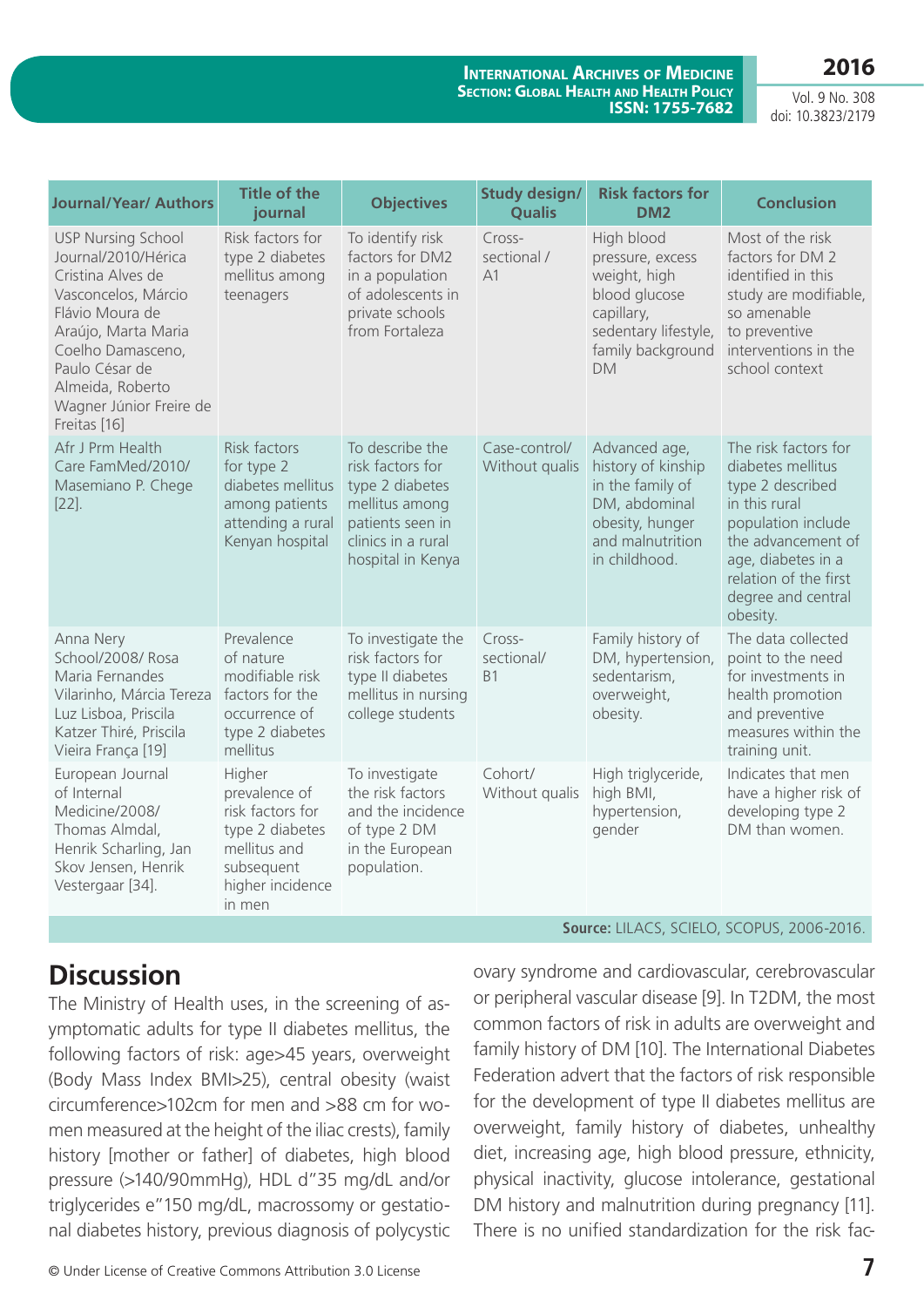Vol. 9 No. 308 doi: 10.3823/2179

**2016**

**International Archives of Medicine Section: Global Health and Health Policy ISSN: 1755-7682**

tors of DM2 used in practice, in this review the objective was to discuss the factors found, emphasizing the population in each study.

Given the studies analyzed in the review of T2DM, two addressed the factors of risk in children. The first [12] brought as a factor of risk a family history of type 2 diabetes, high BMI and high blood pressure. On the other hand [13], in line with the first, investigated overweight and high blood pressure; however, it did not investigate family history with DM as a risk factor. Those results corroborate the ones standardized by the American Diabetes Association (ADA) [12]. The Ministry of Health calls attention to the increasing number of cases of T2DM in children and adolescents [10]. This reality is not only Brazilian, but worldwide [14-15].

Regarding adolescents, a study identified the following factors of risk for T2DM: high blood pressure, overweight, high blood glucose, physical inactivity and family history of DM in a population of adolescents in Fortaleza, Brazil, showing that 39% had at least two factors of risk for T2DM [16]. That was the only study found on this population based on the data used in this review. However, an intervention study with adolescents at risk for T2DM detected those same factors, which promoted a discussion about the importance of educational actions in health instead of promoting knowledge for the target audience, contributing, thus, to changes in lifestyle of that risk group [17]. Thus, this review suggests there are still few publications on T2DM in adolescents and children, but the progression of the disease becomes a major concern worldwide.

As for college student, there were several factors of risk for T2DM [18-19]. Stressing [18] physical inactivity, overweight, obesity, high blood glucose and arterial hypertension, pointing to physical inactivity as the most prevalent risk. Lately, one may observe that university students have a vulnerability to develop T2DM caused by a sedentary lifestyle, overweight, limited physical exertion, due to the use of technologies and adherence to fast and few healthy food habits [20]. Another study [19] reveals that physical inactivity was a risk factor responsible for 75% of the sample, the most prevalent, validating the previous data. For other risk factors investigated in college students through two studies, only one study [19] pointed out the family history of diabetes in 45% of the sample; whereas other study [18] did not investigate that risk factor. Having a first-degree relative with diabetes means a risk ten times greater of developing T2DM [21]. In another study, that factor represented a double risk in the development of T2DM [22].

From the point of view of the prevalence of factors of risk in health workers, studies [23-24] indicate nursing as the most vulnerable profession to develop T2DM. Articles attribute this to workload, which hampers both the practice of healthy eating habits, as the incorporation of physical activity [22-23]. Statistically significant risk factors were overweight/obesity in a study [23] and abdominal obesity, physical inactivity and abnormal waist circumference [24], factors observed in other studies [4,25]. On the other hand, an international study with health workers observed that the risk for T2DM in nurses was relatively low, due to health and lifestyle knowledge acquired in their educational background [26].

A study with patients of an emergency room found that advanced age, heredity and abdominal obesity are risk factors for T2DM [22] , also found in other studies [27-28], which point to hunger and malnutrition in childhood as possible reasons for T2DM, different from those found in the literature [22].The International Diabetes Association points out the bad nutrition in pregnancy as a factor of risk for T2DM, but does not refer to that nutrition during childhood [11].

A study with FHS users found that 10.3% had high risk to develop T2DM [4]. In Amarante, Portugal, the risk was similar, 11.3% [29]. On the other hand, in southern Brazil, the high risk was 17%, almost the double [30]. All those studies used the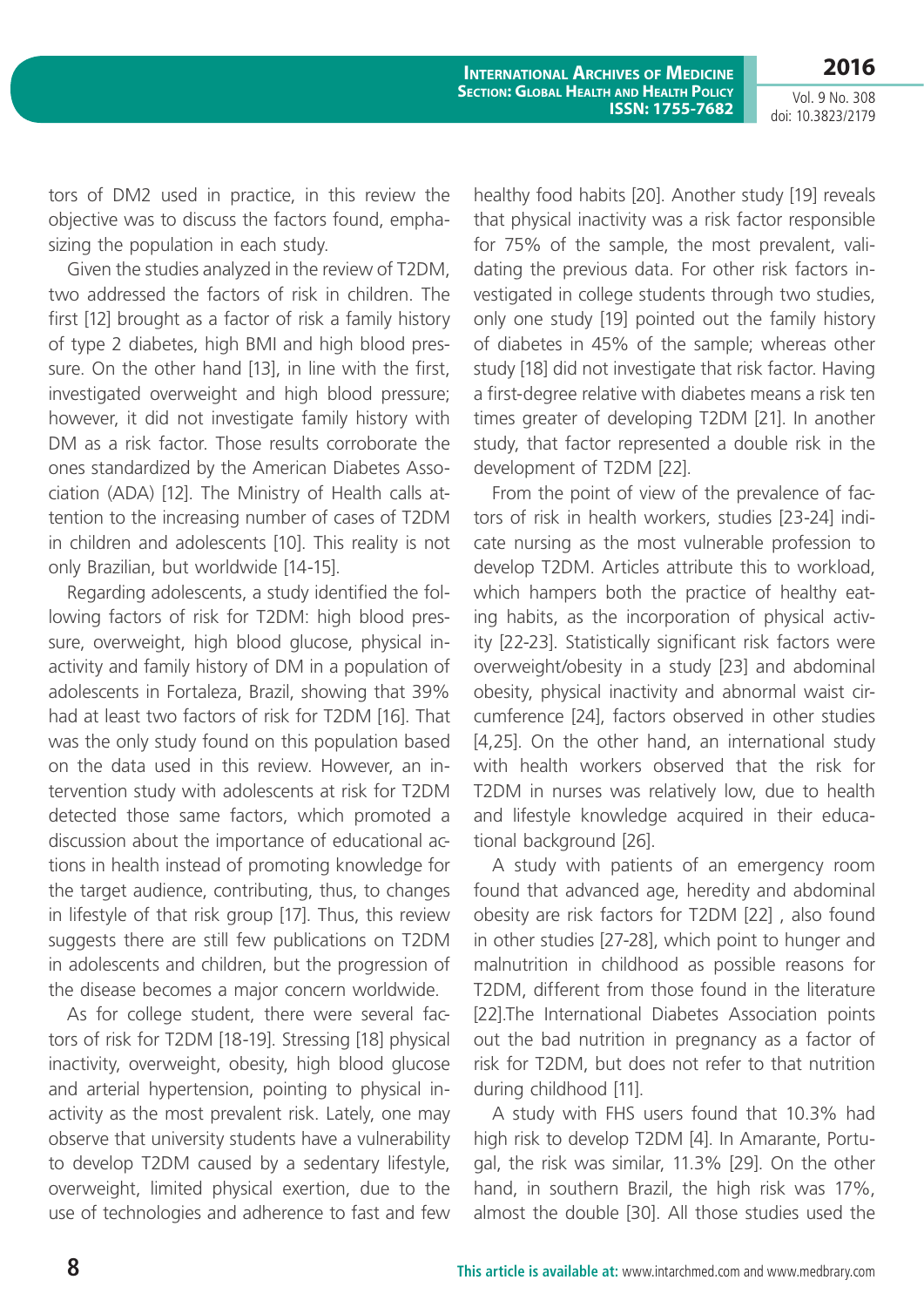**International Archives of Medicine Section: Global Health and Health Policy ISSN: 1755-7682**

Vol. 9 No. 308 doi: 10.3823/2179

**2016**

FINDRISC instrument [Finnish Diabetes Risk Score] as a predictor to evaluate the T2DM risk. It assesses the risk based on the following factors: age, BMI, waist circumference, dietary habits, physical activity, antihypertensive use, a history of hyperglycemia and family history of T2DM [4]. Other studies have widely used that tool [27, 30-31]. The International Diabetes Federation recommends the use of that tool for it is practical and quick in the screening of the risk for T2DM [11].

A study with Japanese industrial workers found that participants with a family history of T2DM had 80% of risk to develop the disease compared to those without a heredity history, so there is no association of that risk with obesity and physical inactivity [32]. A study with workers at a Brazilian industry showed that the sedentary lifestyle, poor diet, weight gain and the history of T2DM in the family represented the most striking factors of the study for the development of T2DM [25].

Studies [33-36] analyzed the factors of risk in a population of adults and observed that the risk for developing T2DM mainly relates to gender, age, family history of T2DM, physical inactivity, hypertension, high BMI, modified triglycerides, obesity/ overweight and urban residence, factors also found in the Arab population described in an integrative review [14]. This review identified and discussed most of those factors; however, two must have a better emphasis. Living in urban areas is a higher risk for T2DM, compared to rural population due to the fact that their populations have sedentary lifestyles and unhealthy eating habits [14]. Nevertheless, a study with the rural population identified that participants had 21% of high risk of developing T2DM [28], which leads us to infer that there is also a vulnerability in that population. Regarding the high level of triglycerids, it is a parameter that can only be confirmed in laboratory tests, being modified by changes in lifestyle; thereby another study also mentioned triglycerids as a statistically significant risk factor for DM2 in the research [37].

Literature evinces that the risk factors of modifiable nature for DM2 are the primary responsible for the high risk of developing DM2 [28].

# **Conclusion**

The studies on type II diabetes mellitus enabled identifying and discussing a wide range of factors of risk, clearly showing which may favor the development of the disease and the possible means to build preventive and promotional strategies to groups prone to develop the problem.

Thus, the analysis reflect relevant aspects that can guide health professionals, especially nursing professionals engaged in the Basic Health Unit who keep direct contact with patients at risk of developing such disease.

There should be development of further studies to examine the factors of risk in different populations in order to identify more associations between the analyzed factors, especially those of modifiable nature.

# **References**

- **1.** Oliveira JEP, Vencio S (organizer). Diretrizes da Sociedade Brasileira de Diabetes: 2015–2016. Sociedade Brasileira de Diabetes. São Paulo: AC Farmacêutica [Internet]. 2015 [Cited 2016 Jun 12]. Available from: <http://www.diabetes.org.br/ sbdonline/images/docs/DIRETRIZES-SBD-2015-2016.pdf>.
- **2.** International Diabetes Federation. Atlas do Diabetes 2015 – Atualização. Sociedade Brasileira de Diabetes adapted. 7th ed. [Internet]. 2015 [Cited 2016 Jun 20]. Available from: <http://www.diamundialdodiabetes.org.br/media/uploads/ atlasidf-2015.pdf>.
- **3.** Bittencourt A, Vinholes DB. Assessing the risk for type 2 diabetes mellitus in bank employees from the city of Tubarao, Santa Catarina state, Brazil. Sci Med [Internet]. 2013 [Cited 2016 Jul 28]; 23(2):82-9. Available from: <http://revistaseletronicas.pucrs.br/ ojs/index.php/scientiamedica/article/view/12756/9660>.
- **4.** Marinho NBP, Vasconcelos HCA, Alencar AMPG, Almeida PC, Damasceno MMC. Risco para diabetes mellitus tipo 2 e fatores associados. Acta Paul Enferm [Internet]. 2013 [Cited 2016 Aug 5]; 526(6):569-74. Available from: <http://www.scielo.br/scielo. php?script=sci\_arttext&pid=S0103-21002013000600010>.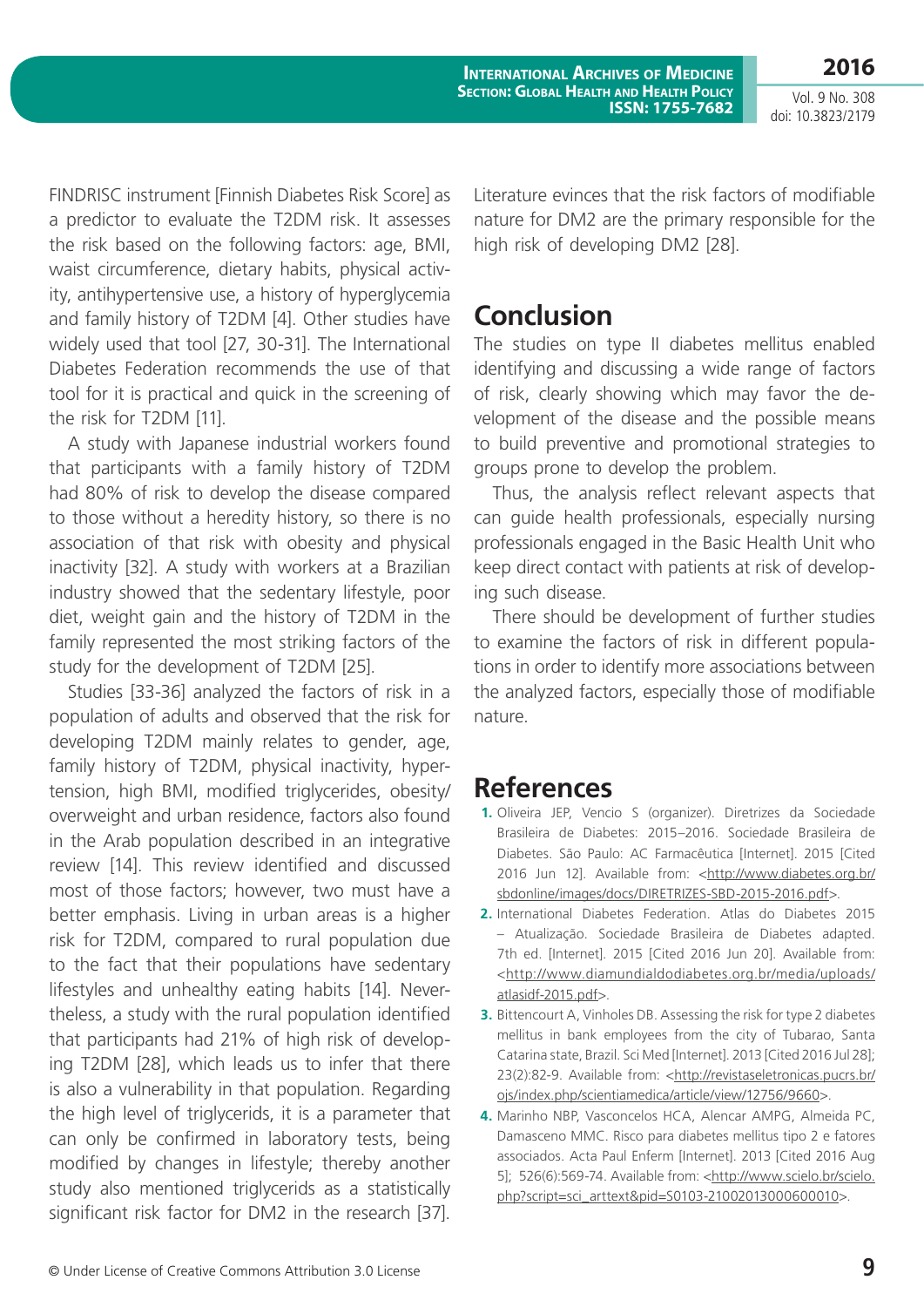Vol. 9 No. 308 doi: 10.3823/2179

- **5.** Brasil. Ministério da Saúde. Secretaria de Atenção à Saúde. Departamento de Atenção Básica. Política Nacional de Atenção Básica/ Ministério da Saúde. Secretaria de Atenção à Saúde. Departamento de Atenção Básica. Brasília (DF): Ministério da Saúde, 2012.
- **6.** Brasil. Ministério da Saúde. Secretaria de Atenção à Saúde. Departamento de Atenção Básica. Estratégias para o cuidado da pessoa com doença crônica. Brasília: Ministério da Saúde. [Internet]. 2014 [Cited 2016 Aug 5]: [about 162 p.]. Available from: <http://bvsms.saude.gov.br/bvs/publicacoes/estrategias\_ cuidado\_pessoa\_doenca\_cronica\_cab35.pdf>.
- **7.** Silva DB, Souza TA, Santos CM, Jucá MM, Moreira TMM, Frota MA, et al. Associação entre hipertensão arterial e diabetes em centro de saúde da família. Rev Bras Promoc Saude [Internet]. 2011[Cited 2016 Jul 25]; 24(1):16-23. Available from: <http://ojs. unifor.br/index.php/RBPS/article/view/2046/2340>.
- **8.** Lobato BC, Teixeira CRS, Zanetti GG, Zanetti ML, Oliveira MD. Evidências das implicações do diabetes mellitus no trabalho: uma revisão integrativa. Rev Eletrônica Enferm [Internet]. 2014 [cited 2016 jun 16]; 16(4): [about 10 p.]. Available from: <https:// www.fen.ufg.br/revista/v16/n4/pdf/v16n4a15.pdf>.
- **9.** Brasil. Ministério da Saúde. Secretaria de Atenção à Saúde. Departamento de Atenção Básica. Diabetes Mellitus. Brasília: Ministério da Saúde. [Internet] 2006 [Cited 2016 Jul 20]: [about 64 p.]. Available from: <http://bvsms.saude.gov.br/bvs/ publicacoes/diabetes\_mellitus.PDF>.
- **10.** Brasil. Ministério da Saúde. Secretaria de Atenção à Saúde. Departamento de Atenção Básica. Estratégias para o cuidado da pessoa com doença crônica: diabetes mellitus. Brasília: Ministério da Saúde. [Internet]. 2013 [Cited 2016 Aug 5]: [about 160 p.]. Available from: <http://bvsms.saude.gov.br/bvs/publicacoes/ estrategias\_cuidado\_pessoa\_diabetes\_mellitus\_cab36.pdf>.
- **11.** International Diabetes federation. Diabetes Risk Factors. 2015 [updated 2015 May; cited 2016 Aug 05]. Available from: <http://www.idf.org/about-diabetes/risk-factors>.
- **12.** Montgomery M, Jhonson P, Ewell P. The presence of risk factors for type 2 diabetes mellitus in underserved preschool children. Nurs Clin North Am [Internet] 2015 [Cited 2016 Jul 17]; 50(3):585-94. Available from: <http://www.ncbi.nlm.nih.gov/ pubmed/26333612>.
- **13.** Macedo SF, Araujo MF, Marinho NP, Lima AC, Freitas RW, Damasceno MM. Risk Factors for type 2 diabetes mellitus in children. Rev Latinoam Enferm [Internet] 2010 [Cited 2016 Jul 17]; 18(5):936-42. Available from: <http://www.ncbi.nlm.nih. gov/pubmed/26333612>.
- **14.** Abuyassin B, Laher I. Diabetes epidemic sweeping the Arab world. World J Diabetes [Internet] 2016 [Cited 2016 Jul 15]; 7(8):165-174. Available from: <http://www.wjgnet.com/1948-9358/full/v7/i8/165.htm>.
- **15.** Tieh P, Dreimane D. Type 2 Diabetes Mellitus in Children and Adolescents. Indian J Pediatr [Internet] 2014 [Cited 2016 Aug 2]; 81(2):165-169. Available from: <http://www.ncbi.nlm.nih.gov/ pubmed/24379917>.
- **16.** Vasconcelos HC, Araujo MF, Damasceno MM, Almeida PC, Freitas RW. Risk factors for type 2 diabetes mellitus among adolescents. Rev Esc Enferm USP [Internet] 2010 [Cited 2016 Aug 5]; 4(4):881-7. Available from: <http://www.scielo.br/scielo. php?script=sci\_arttext&pid=S0080-623420100004000004>.
- **17.** Moura IH, Silva AN, Anjos JS, Castro THU, Almeida PC, Silva ARV. Educational strategies with adolescents at risk from diabetes type 2: comparative study. Online braz j nurs [internet] 2015 [Cited 2016 Aug 31]; 14(1):25-31. Available from: <http:// www.objnursing.uff.br/index.php/nursing/article/view/4585>.
- **18.** Lima ACS, Araújo MFM, Freitas RWJF, Zanetti ML, Almeida PC, Damasceno MMC. Fatores de risco para diabetes mellitus tipo 2 em universitários: associação com variáveis sociodemográficas. Rev. Latino Americ Enferm [Internet] 2014 [Cited 2016 Aug 31]; 22(3):484-90. Available from: <http://www.scielo.br/pdf/rlae/ v22n3/pt\_0104-1169-rlae-22-03-00484.pdf>.
- **19.** Vilarinho RM, Lisboa MT, Thiré PK, França PV. Prevalência de fatores de risco de natureza modificável para a ocorrência de diabetes mellitus tipo. Esc Anna Nery Rev Enferm [Internet] 2008 [Cited 2016 Aug 1]; 12(3):452-6. Available from: <http://www.scielo.br/scielo.php?script=sci\_arttext&pid =S1414-81452008000300009>.
- **20.** Medeiros CCM, Bessa GG, Coura AS, França ISX, Souza FS. Prevalência dos fatores de risco para diabetes mellitus de servidores públicos. Revista Eletrônica de Enfermagem [Internet] 2012 [Cited 2016 Jun 1]; 14(3):559. Available from: <http:// www.periodicos.capes.gov.br>.
- **21.** Magalhães AT, Silva BAK, Ribeiro JA, Bisneto JFA, Pereira LPI, Machado NV, et al. Avaliação do risco de desenvolver diabetes melittus tipo 2 em população universitária. Rev Bras Promoc Saude [Internet] 2015 [Cited 2016 Jun 8]; 28(1):5-15. Available from: <http://ojs.unifor.br/index.php/RBPS/article/view/3198/ pdf>.
- **22.** Chegue, M. Risk factors for type 2 diabetes mellitus among patients attending a rural Kenyan hospital. African Journal of Primary Health Care & Family Medicine [Internet] 2010 [Cited 2016 May 2]; 2(1). Available from: <http://www.phcfm.org/ index.php/phcfm/article/view/96/76>.
- **23.** Lovera MN, Castillo MS, Malarczuk C, Olivera CC, Bonneau GA, Ceballos BH et al. Incidence of type 2 Diabetes Mellitus and associated risk factors in a cohort of health workers. Acta bioquím. clín. latinoam [Internet] 2014 [Cited 2016 Jun 02]; 48(1). Available from: <http://www.scielo.org.ar/scielo.php?script=sci\_ arttext&pid=S0325-29572014000100007&lng=es>.